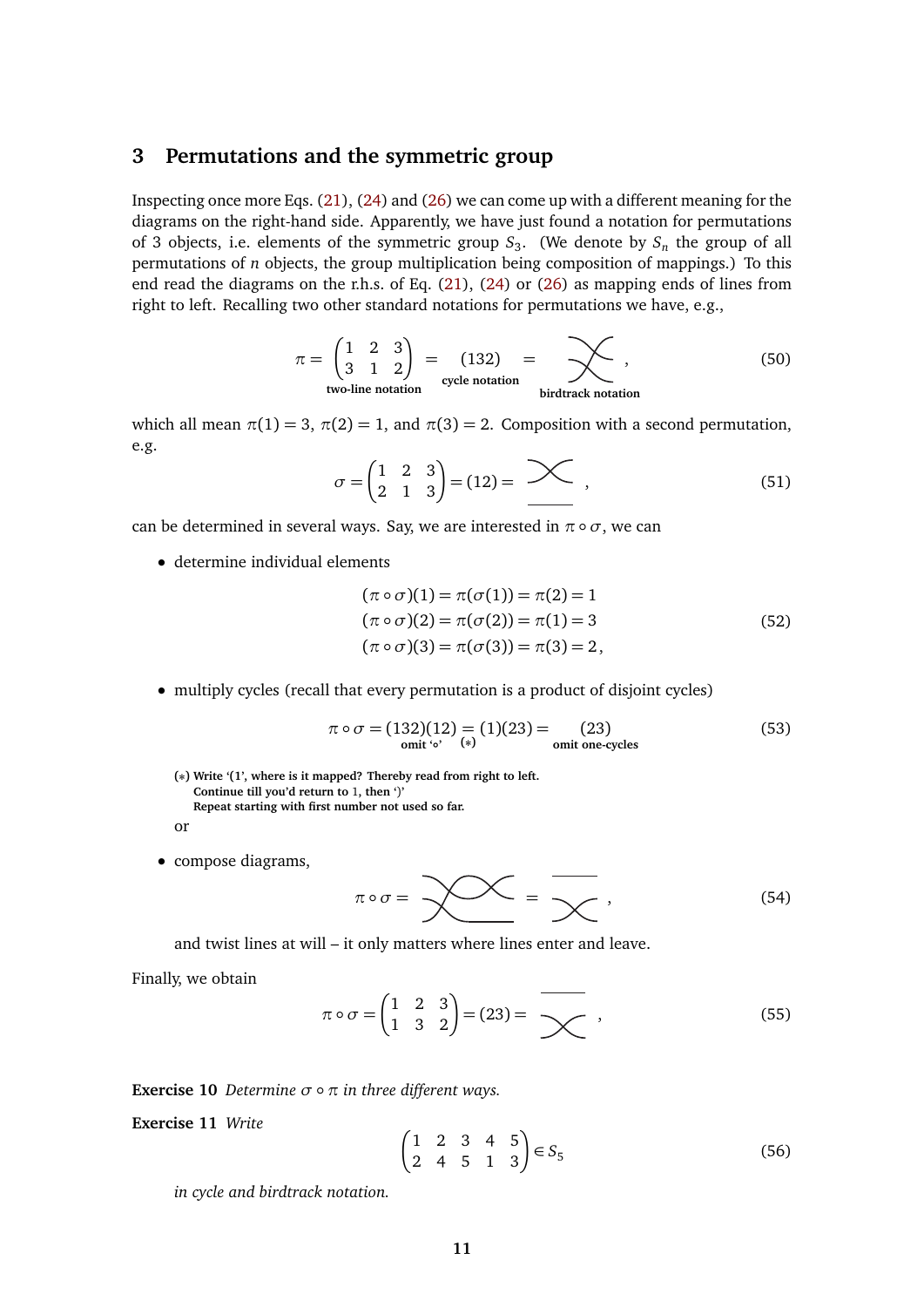Viewing the individual diagrams on the r.h.s. of Eqs. (21), (24) and (26) as permutations, the total expression is not an element of the group  $S_3$  but of the group algebra  $\mathscr{A}(S_3)$ . Recall that the group algebra  $\mathcal{A}(G)$  of a finite group G is the vector space spanned by formal linear combinations of the group elements, with a multiplication induced from the group multiplication.

We define symmetrisers *S* and anti-symmetrisers *A* by

<span id="page-1-1"></span>
$$
S = \frac{1}{n!} \sum_{\pi \in S_n} \pi \quad \text{and} \quad A = \frac{1}{n!} \sum_{\pi \in S_n} \text{sign}(\pi) \pi,
$$
 (57)

and denote them by open and solid bars, respectively,

$$
S = \begin{array}{c|c|c|c|c} \hline \text{and} & A = \begin{array}{c|c} \text{and} & A = \end{array} & \begin{array}{c|c|c} \hline \text{and} & A = \end{array} & \begin{array}{c|c|c} \hline \text{and} & \text{and} & A = \end{array} & \begin{array}{c|c|c} \hline \text{and} & \text{and} & \text{and} & \text{and} & \text{and} & \text{and} & \text{and} & \text{and} & \text{and} & \text{and} & \text{and} & \text{and} & \text{and} & \text{and} & \text{and} & \text{and} & \text{and} & \text{and} & \text{and} & \text{and} & \text{and} & \text{and} & \text{and} & \text{and} & \text{and} & \text{and} & \text{and} & \text{and} & \text{and} & \text{and} & \text{and} & \text{and} & \text{and} & \text{and} & \text{and} & \text{and} & \text{and} & \text{and} & \text{and} & \text{and} & \text{and} & \text{and} & \text{and} & \text{and} & \text{and} & \text{and} & \text{and} & \text{and} & \text{and} & \text{and} & \text{and} & \text{and} & \text{and} & \text{and} & \text{and} & \text{and} & \text{and} & \text{and} & \text{and} & \text{and} & \text{and} & \text{and} & \text{and} & \text{and} & \text{and} & \text{and} & \text{and} & \text{and} & \text{and} & \text{and} & \text{and} & \text{and} & \text{and} & \text{and} & \text{and} & \text{and} & \text{and} & \text{and} & \text{and} & \text{and} & \text{and} & \text{and} & \text{and} & \text{and} & \text{and} & \text{and} & \text{and} & \text{and} & \text{and} & \text{and} & \text{and} & \text{and} & \text{and} & \text{and} & \text{and} & \text{and} & \text{and} & \text{and} & \text{and} & \text{and} & \text{and} & \text{and} & \text{and} & \text{and} & \text{and} & \text
$$

For instance, see also Eq. (26),

<span id="page-1-0"></span>
$$
\frac{1}{\frac{1}{\sqrt{1-\frac{1}{2}}}} = \frac{1}{2}(\frac{1}{\sqrt{1-\frac{1}{2}}}\times\frac{1}{\sqrt{1-\frac{1}{2}}}\times\frac{1}{\sqrt{1-\frac{1}{2}}}\times\frac{1}{\sqrt{1-\frac{1}{2}}}\times\frac{1}{\sqrt{1-\frac{1}{2}}}\times\frac{1}{\sqrt{1-\frac{1}{2}}}\times\frac{1}{\sqrt{1-\frac{1}{2}}}\times\frac{1}{\sqrt{1-\frac{1}{2}}}\times\frac{1}{\sqrt{1-\frac{1}{2}}}\times\frac{1}{\sqrt{1-\frac{1}{2}}}\times\frac{1}{\sqrt{1-\frac{1}{2}}}\times\frac{1}{\sqrt{1-\frac{1}{2}}}\times\frac{1}{\sqrt{1-\frac{1}{2}}}\times\frac{1}{\sqrt{1-\frac{1}{2}}}\times\frac{1}{\sqrt{1-\frac{1}{2}}}\times\frac{1}{\sqrt{1-\frac{1}{2}}}\times\frac{1}{\sqrt{1-\frac{1}{2}}}\times\frac{1}{\sqrt{1-\frac{1}{2}}}\times\frac{1}{\sqrt{1-\frac{1}{2}}}\times\frac{1}{\sqrt{1-\frac{1}{2}}}\times\frac{1}{\sqrt{1-\frac{1}{2}}}\times\frac{1}{\sqrt{1-\frac{1}{2}}}\times\frac{1}{\sqrt{1-\frac{1}{2}}}\times\frac{1}{\sqrt{1-\frac{1}{2}}}\times\frac{1}{\sqrt{1-\frac{1}{2}}}\times\frac{1}{\sqrt{1-\frac{1}{2}}}\times\frac{1}{\sqrt{1-\frac{1}{2}}}\times\frac{1}{\sqrt{1-\frac{1}{2}}}\times\frac{1}{\sqrt{1-\frac{1}{2}}}\times\frac{1}{\sqrt{1-\frac{1}{2}}}\times\frac{1}{\sqrt{1-\frac{1}{2}}}\times\frac{1}{\sqrt{1-\frac{1}{2}}}\times\frac{1}{\sqrt{1-\frac{1}{2}}}\times\frac{1}{\sqrt{1-\frac{1}{2}}}\times\frac{1}{\sqrt{1-\frac{1}{2}}}\times\frac{1}{\sqrt{1-\frac{1}{2}}}\times\frac{1}{\sqrt{1-\frac{1}{2}}}\times\frac{1}{\sqrt{1-\frac{1}{2}}}\times\frac{1}{\sqrt{1-\frac{1}{2}}}\times\frac{1}{\sqrt{1-\frac{1}{2}}}\times\frac{1}{\sqrt{1-\
$$

Notice that in birdtrack notation the sign of a permutation,  $(-1)^K$ , is determined by the number *K* of line crossings; if more than two lines cross in a point, one should slightly perturb the diagram before counting, e.g.  $\swarrow \rightsquigarrow \swarrow (K=3)$ .

**Exercise 13** *Expand*  $\boxed{\phantom{1} \phantom{1}}$  *and*  $\boxed{\phantom{1} \phantom{1}}$  *as in Eq.* [\(59\)](#page-1-0)*.* 

We use the corresponding notation for partial (anti-)symmetrisation over a subset of lines,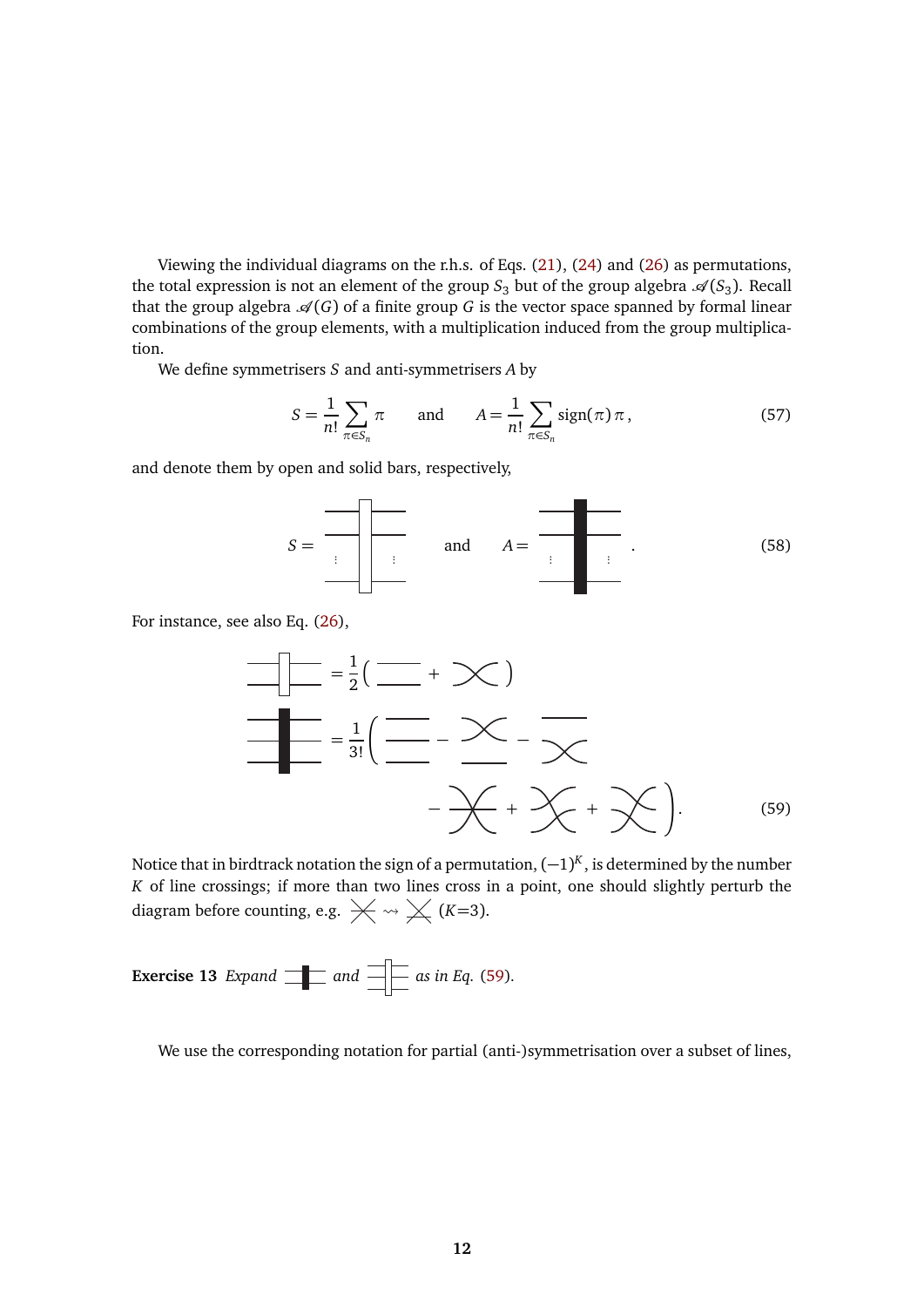

or

$$
\sum_{i=1}^{\infty} \frac{1}{i} \left( \frac{1}{\sum_{i=1}^{\infty} \sum_{j=1}^{i} \left( \frac{1}{\sum_{i=1}^{i} \sum_{j=1}^{i} \left( \frac{1}{\sum_{i=1}^{i} \left( \frac{1}{\sum_{i=1}^{i} \left( \frac{1}{\sum_{i=1}^{i} \left( \frac{1}{\sum_{i=1}^{i} \left( \frac{1}{\sum_{i=1}^{i} \left( \frac{1}{\sum_{i=1}^{i} \left( \frac{1}{\sum_{i=1}^{i} \left( \frac{1}{\sum_{i=1}^{i} \left( \frac{1}{\sum_{i=1}^{i} \left( \frac{1}{\sum_{i=1}^{i} \left( \frac{1}{\sum_{i=1}^{i} \left( \frac{1}{\sum_{i=1}^{i} \left( \frac{1}{\sum_{i=1}^{i} \left( \frac{1}{\sum_{i=1}^{i} \left( \frac{1}{\sum_{i=1}^{i} \left( \frac{1}{\sum_{i=1}^{i} \left( \frac{1}{\sum_{i=1}^{i} \left( \frac{1}{\sum_{i=1}^{i} \left( \frac{1}{\sum_{i=1}^{i} \left( \frac{1}{\sum_{i=1}^{i} \left( \frac{1}{\sum_{i=1}^{i} \left( \frac{1}{\sum_{i=1}^{i} \left( \frac{1}{\sum_{i=1}^{i} \left( \frac{1}{\sum_{i=1}^{i} \left( \frac{1}{\sum_{i=1}^{i} \left( \frac{1}{\sum_{i=1}^{i} \left( \frac{1}{\sum_{i=1}^{i} \left( \frac{1}{\sum_{i=1}^{i} \left( \frac{1}{\sum_{i=1}^{i} \left( \frac{1}{\sum_{i=1}^{i} \left( \frac{1}{\sum_{i=1}^{i} \left( \frac{1}{\sum_{i=1}^{i} \left( \frac{1}{\sum_{i=1}^{i} \left( \frac{1}{\sum_{i=1}^{i} \left( \frac{1}{\sum_{i=1}^{i} \left( \frac{1}{\sum_{i=1}^{i} \left( \frac{1}{\sum_{i=1}^{i} \left( \frac{1}{\sum_{i=1}^{i
$$

The prefactor  $1/n! = 1/|S_n|$  in Eq. [\(57\)](#page-1-1) is chosen such that  $S^2 = S$  and  $A^2 = A$ .

**Exercise 14** *Convince yourself that*

 ... ... 2 <sup>=</sup> ... ... ... <sup>=</sup> ... ... *and A*<sup>2</sup> = *A*. (61)

It follows directly from the definition of *S* and *A* that when intertwining any two lines *S* remains invariant and *A* changes by a factor of  $(-1)$ , i.e.



This immediately implies that whenever two (or more) lines connect a symmetriser to an antisymmetrizer the whole expression vanishes, e.g.



Symmetrisers and anti-symmetrisers can by built recursively. To this end notice that on the r.h.s. of

... ... = 1 *n* ... ... + ... ... + . . . + ... ... (64)

e.g.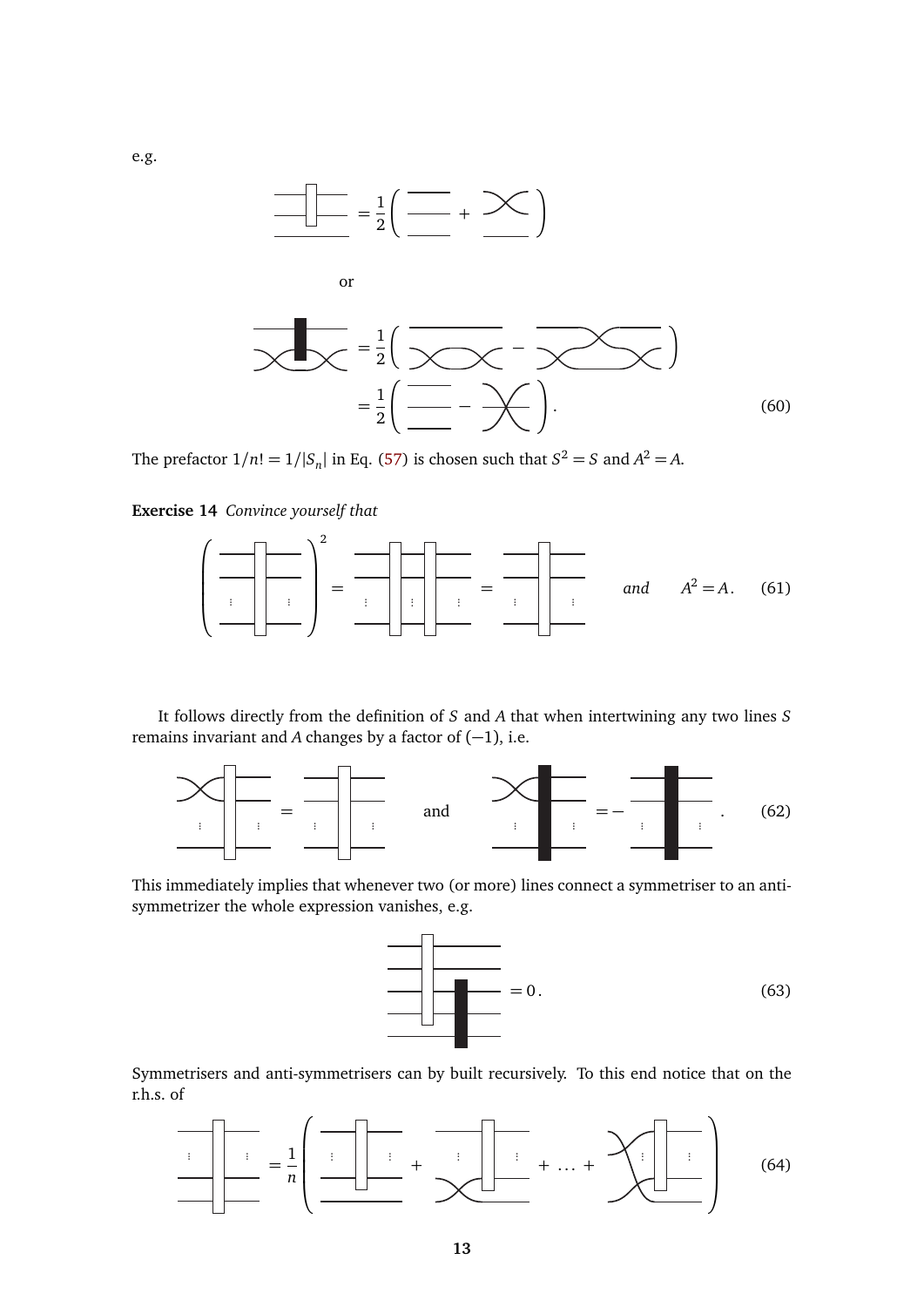we have sorted the terms according to where the last line is mapped – to the *n*th, to the (*n*−1)th, ..., to the first line line. Multiplying with less from the left and disentangling lines we obtain the compact relation

<span id="page-3-0"></span>

Similarly for anti-symmetrisers:



**Exercise 15** *Convince yourself that the signs in Eq.* [\(66\)](#page-3-0) *are correct.*